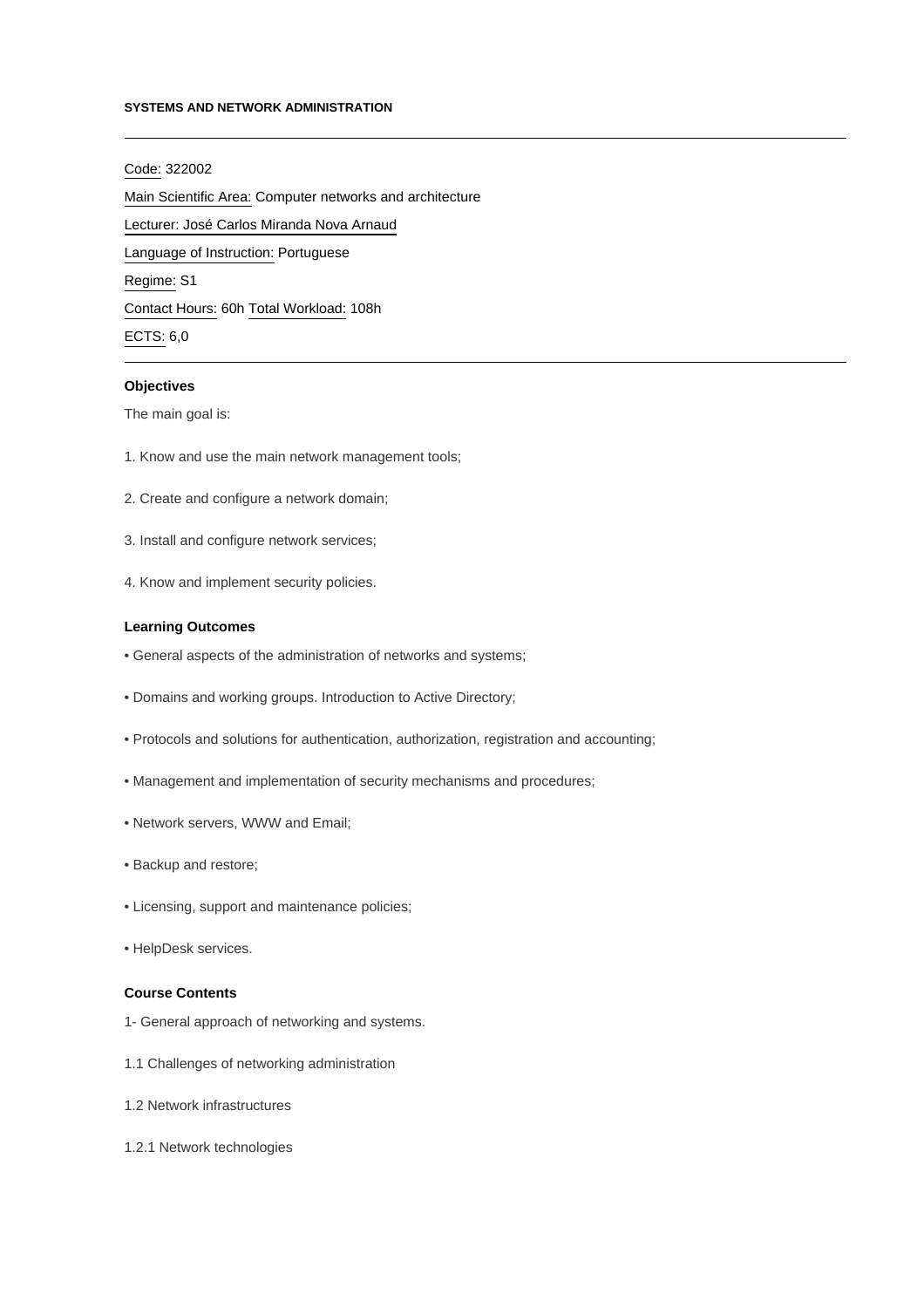- 2 Introduction to Active Directory
- 2.1 Group Work
- 2.2 Domain
- 2.3 Organisational units
- 2.4 Trees
- 2.5 Forests
- 2.6 Management of users
- 2.7 Installation and setting of the Active Directory
- 3 Protocols and solutions to authentication, authorization, register and accountability.
- 3.1 AAA Protocols
- 3.2 Authentication credentials
- 3.3 Register of user activity
- 4 Safety procedures
- 4.1 Threats
- 4.2 Safe communication
- 4.3 Firewalls
- 4.3.1 Firewall Iptables installation and setting
- 4.3.2 Tables e Chains
- 4.3.3 Assessment of rules / laws and policies
- 5 WWW server and Email
- 5.1 Installation and setting
- 6 Backup and restore
- 7 Policies of licensing, support and maintenance

# **Recommended Bibliography**

- 1. Administração de Redes Informáticas, Fernando Boavida ,Mário Bernardes, Pedro Vapi, FCA
- 2. Engenharia de Redes Informáticas, Edmundo Monteiro, Fernando Boavida, FCA
- 3. Integrated Management of Networked Systems, Heinz-Gerd Hegerind, Sebastian Abeck, BernhardNeumair,